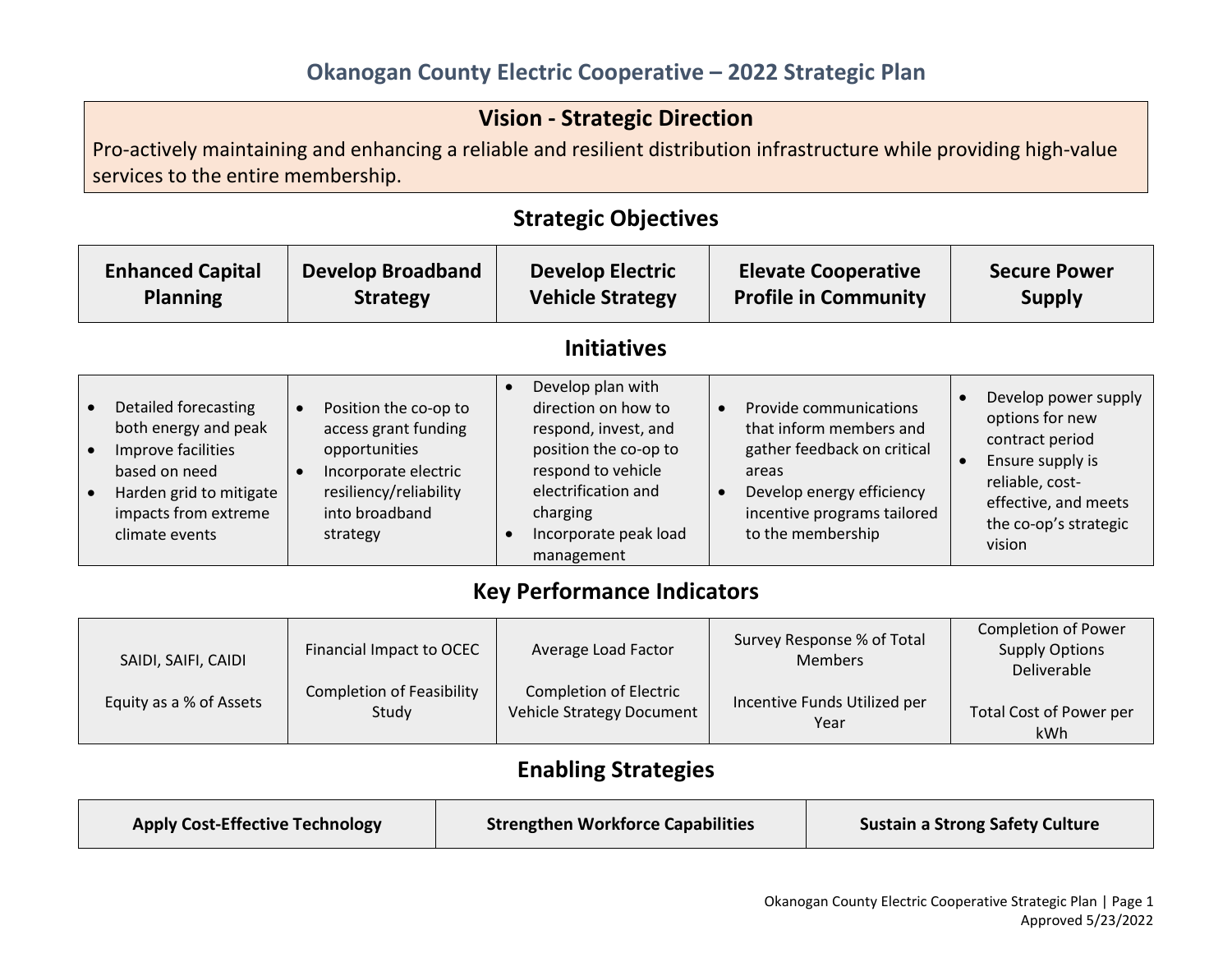#### Strategic Plan Elements

Situational Context: Assessment of the current state as it relates to the strategic objective

Desired Outcomes: Deliverables and future states the cooperative would like to achieve or be in because of the execution of this strategic plan

| <b>Index</b> | <b>Strategic Objective</b>                                                    | <b>Situational Context</b>                                                                                                                                                                                                                                                                                                                                                                                                                                                                                                 | <b>Desired Outcomes</b>                                                                                                                                                                                                                                                                                                                                                                                                              |
|--------------|-------------------------------------------------------------------------------|----------------------------------------------------------------------------------------------------------------------------------------------------------------------------------------------------------------------------------------------------------------------------------------------------------------------------------------------------------------------------------------------------------------------------------------------------------------------------------------------------------------------------|--------------------------------------------------------------------------------------------------------------------------------------------------------------------------------------------------------------------------------------------------------------------------------------------------------------------------------------------------------------------------------------------------------------------------------------|
| $SO-1$       | Enhance capital<br>planning process to<br>meet future<br>infrastructure needs | Anticipate load growth from full time resident<br>$\bullet$<br>population growth, increased electrification, and<br>tourism expansion<br>Known problem areas on the system that need<br>$\bullet$<br>upgrades<br>Integrating engineering models into planning process<br>٠<br>Need for technologies to better manage grid response<br>$\bullet$<br>and increase grid monitoring, including outages<br>Started process on needs assessment for headquarters<br>٠<br>and operations area facility                            | Visibility into forecasts of future needs for both<br>$\bullet$<br>energy and capacity (peak)<br>Enhanced capital planning process with long-term<br>$\bullet$<br>planning transparency<br>Optimally harden the grid to mitigate impacts from<br>$\bullet$<br>extreme weather events<br>Realize improved reliability and a more resilient<br>$\bullet$<br>distribution power grid<br>Improved facilities based on needs<br>$\bullet$ |
| $SO-2$       | Develop broadband<br>strategy with<br>potential network<br>build-out          | Anticipate grant funding opportunities for rural<br>$\bullet$<br>broadband expansion<br>Completed a broadband survey of members and<br>$\bullet$<br>received strong interest for fiber broadband<br>Large upfront capital expenses for fiber infrastructure<br>$\bullet$<br>as half of our system is underground and pockets of<br>rough terrain<br>National Rural Telecommunications Cooperative is<br>$\bullet$<br>leading a broadband feasibility study (with goal to have<br>solid understanding of the business case) | Position the cooperative to be ready to access<br>$\bullet$<br>funding opportunities and then execute the project,<br>based on business case<br>Incorporate areas for reliability/operational<br>$\bullet$<br>improvements with broadband technology                                                                                                                                                                                 |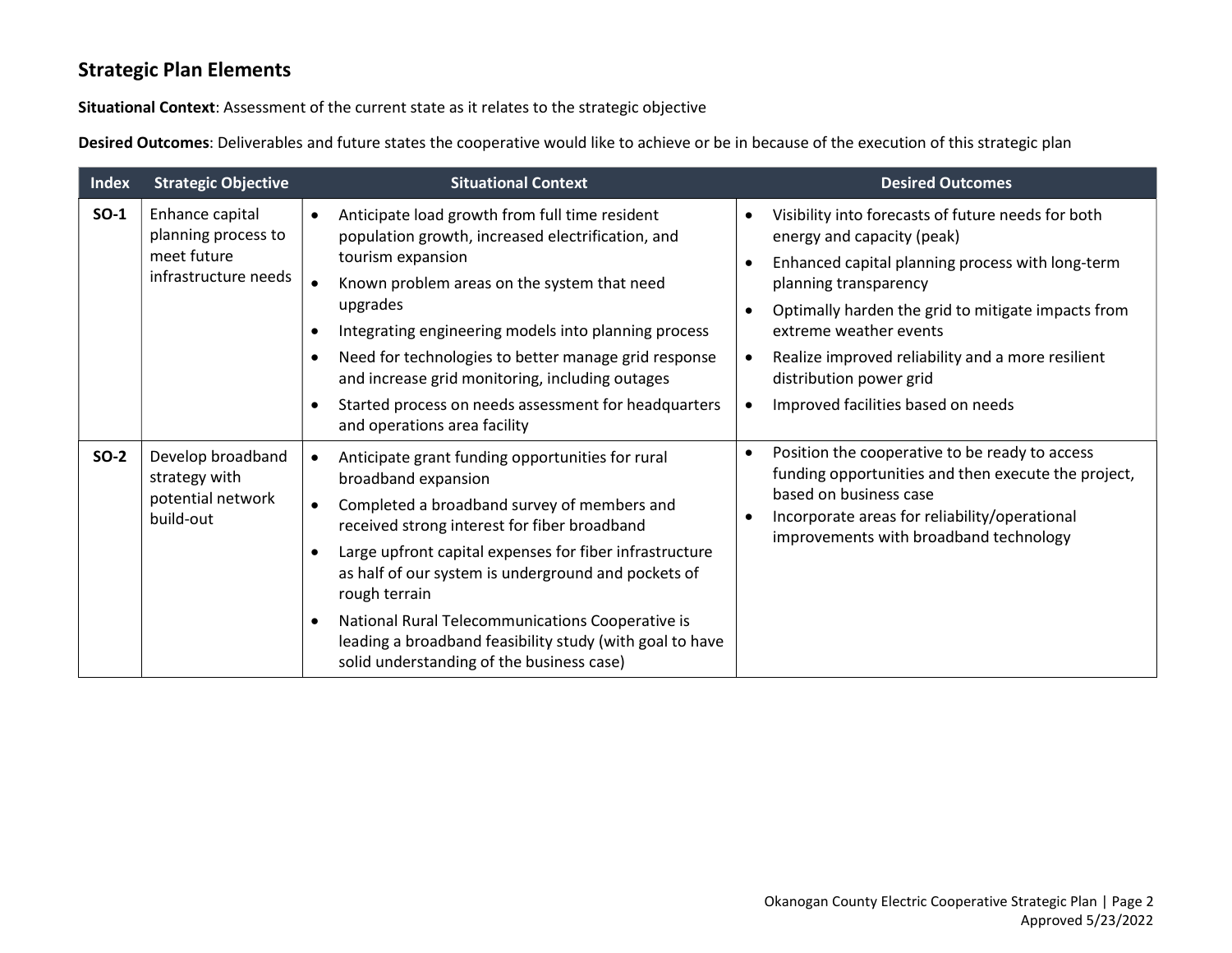| <b>Index</b> | <b>Strategic Objective</b>                                        | <b>Situational Context</b>                                                                                                                                                                                                                                                                                                                                                                                                                                   | <b>Desired Outcomes</b>                                                                                                                                                                                                                                                                                                                                                                                                                                                            |
|--------------|-------------------------------------------------------------------|--------------------------------------------------------------------------------------------------------------------------------------------------------------------------------------------------------------------------------------------------------------------------------------------------------------------------------------------------------------------------------------------------------------------------------------------------------------|------------------------------------------------------------------------------------------------------------------------------------------------------------------------------------------------------------------------------------------------------------------------------------------------------------------------------------------------------------------------------------------------------------------------------------------------------------------------------------|
| $SO-3$       | Develop a value-<br>driven vehicle<br>electrification<br>strategy | No current strategy or plans to respond to<br>$\bullet$<br>electrification opportunities<br>Market opportunities trend towards future<br>electrification growth<br>Regulatory trends for electrification in general. It is not<br>clear how they would apply to our rural area<br>Members pushing electrification for carbon reduction<br>More electrification will impact load patterns, peak<br>demand                                                     | A plan with clear direction on how we respond,<br>$\bullet$<br>invest, and position the co-op for vehicle<br>electrification driven from member needs, regulatory<br>environment, opportunities, and equity factors<br>Effectively manage and reduce stress caused by<br>$\bullet$<br>increased electrification of vehicles and vehicle<br>charging on the distribution system                                                                                                     |
| $SO-4$       | Elevate the<br>cooperatives profile<br>in the community           | Strong member service during office hours<br>$\bullet$<br>Service quality is a key driver for enhancing the OCEC's<br>$\bullet$<br>image<br>No formal energy efficiency program<br>There is desire to improve communications beyond<br>current levels<br>Members generally do not take advantage of available<br>participation opportunities<br>Opportunities exist to improve communication,<br>engagement, service experience across member<br>touchpoints | Regularly provide communication outreach to inform<br>$\bullet$<br>members of areas that most impact the member<br>Develop and encourage member participation and<br>$\bullet$<br>engagement in energy efficiency programs<br>Cultivate a culture of listening and provide<br>$\bullet$<br>opportunities for member feedback through<br>community meetings and surveys<br>Enhance relationships with other community<br>$\bullet$<br>organizations with areas of combined interest |
| $SO-5$       | Secure Power<br>Supply                                            | Need to secure post 2028 power supply and grid<br>$\bullet$<br>transmission<br>Uncertainty of Bonneville Power Administration's next<br>$\bullet$<br>contract configuration considering wholesale power<br>cost and less carbon sources of power                                                                                                                                                                                                             | Deliver options for post-2028 power supply to the<br>٠<br>board<br>Secure power supply agreement that meets the<br>$\bullet$<br>cooperatives mission and strategic directives<br>Ensure reliable delivery of the power supply<br>agreement                                                                                                                                                                                                                                         |